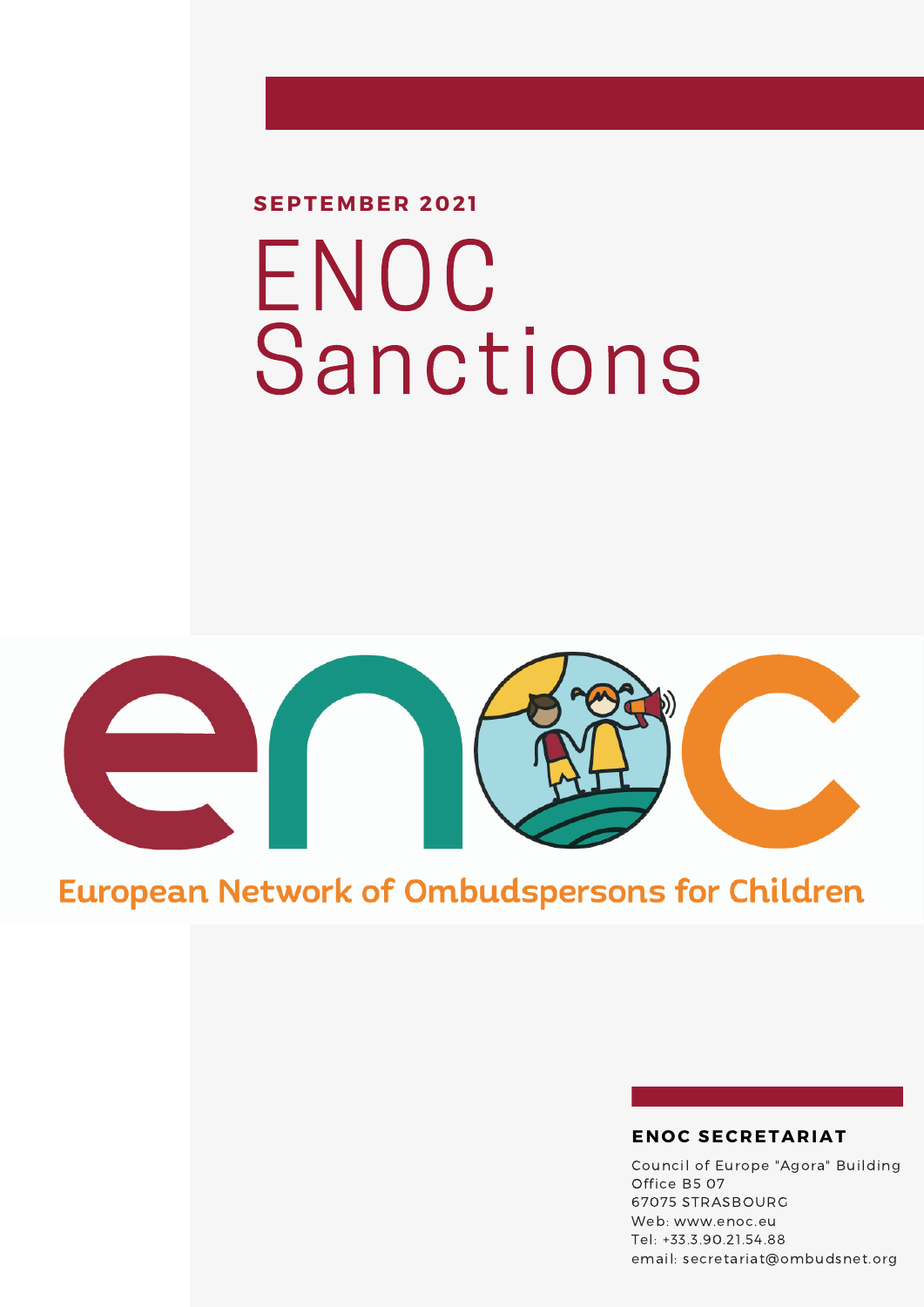## ENOC SANCTIONS

As adopted by the ENOC 25th General Assembly on 29 September 2021

#### **WH O CAN MAKE A C OMPLAINT?**

ENOC members (Office holder)

Note: Anonymous complaints will not be accepted.

#### **WHO CAN RAISE A CONCERN?**

Those outside ENOC can raise concerns, not complaints, and it is up to the Bureau to determine whether or not to deal with this as a complaint. Examples include:

- NGO's
- Formal Institutions e.g. EU/CoE/UNICEF/
- Members of Formal Institutions e.g. MEP
- General Public
- Children

Note: If sufficient evidence is presented to support an anonymous concern, then all necessary actions will be taken by the Bureau.

#### **PR O CESS**

Complaint sent to ENOC Secretariat who forwards it to the Bureau.

Bureau reviews complaint / concern and decides whether a complaint is valid and if valid, whether it should go through the informal or formal process. In this situation, the Bureau should always ask if the informal approach is possible.

**\*Timeline 1 week 1 week Total: 2 weeks**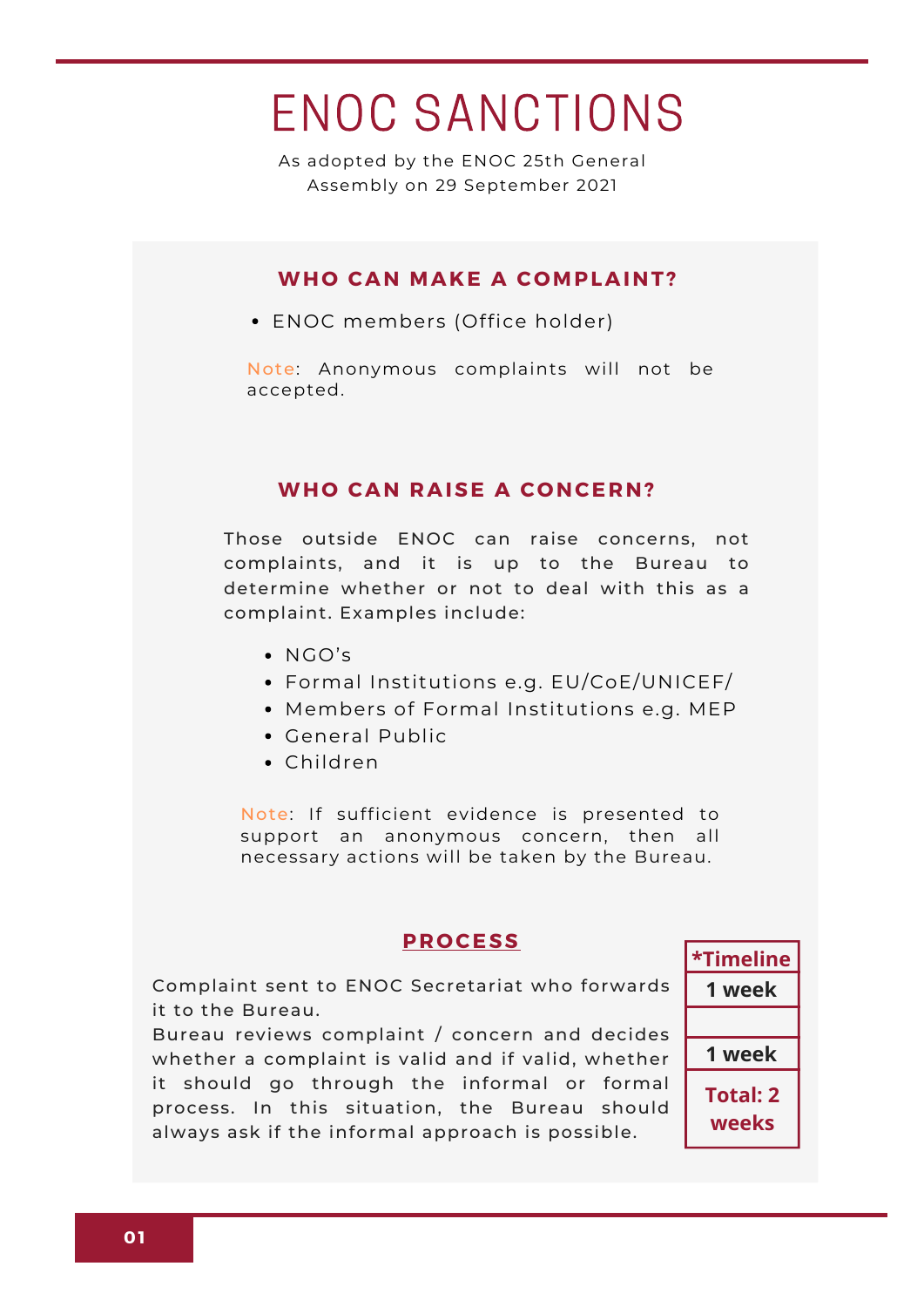#### **INF O RMAL PR O CESS**

- 1.Bureau tests complaint against appropriate behaviours.
- 2.Sends e-mail to the member complained about to raise issue and get their response.
- Bureau works in house and works with the complainant 3. and complainee to come to a solution.
- 4.If the issue does not end up being resolved at this stage, the Bureau can move the issue into the formal process.

Decisions involving the informal process are confidential so are kept within the Bureau and are not made public to the wider membership.

An anonymous log of complaints dealt with through informal process is kept by the Bureau.

If a complaint or concern is raised about a very serious issue, then the Bureau should move straight to the formal process.

#### \*Note: All Timelines are indicative

#### **F O RMAL PR O CESS**

- 1.The Bureau informs both parties that a formal investigation is to be commenced.
- 2.The Bureau carries out the investigation (If the complaint made against a member of Bureau, they step aside for this process).
- 3.The complainee has a right of reply.
- 4.The complainee will always be told the name of a complainant. However, in relation to concerns, the Bureau will decide whether or not the identity of the person, who made the concern, will be made known.
- 5. If the Bureau upholds the complaint, it decides the next steps:
	- a. Bureau can issue a note of sanction to the member highlighting the issue(s) that need to be resolved.
	- If no action is taken by the member to resolve those issues,
		- b. a second note of sanction may issue (These notes of sanction can be made public to the membership, however the Bureau must give reasons for why they are making it public).
	- If a decision is made to suspend or expel a member,
		- c. The Bureau makes a recommendation on whether to suspend (and the recommended length of time) or to expel. That recommendation must then be put to a vote across the network at a General Assembly or an Extraordinary General Assembly and the final decision rests with the membership.

\*Timeline: 2 month process for the Bureau to make their initial decision on the complaint. (steps 1-5)

**Total: 7 weeks \*Timeline 4 weeks 1 week 2 weeks**